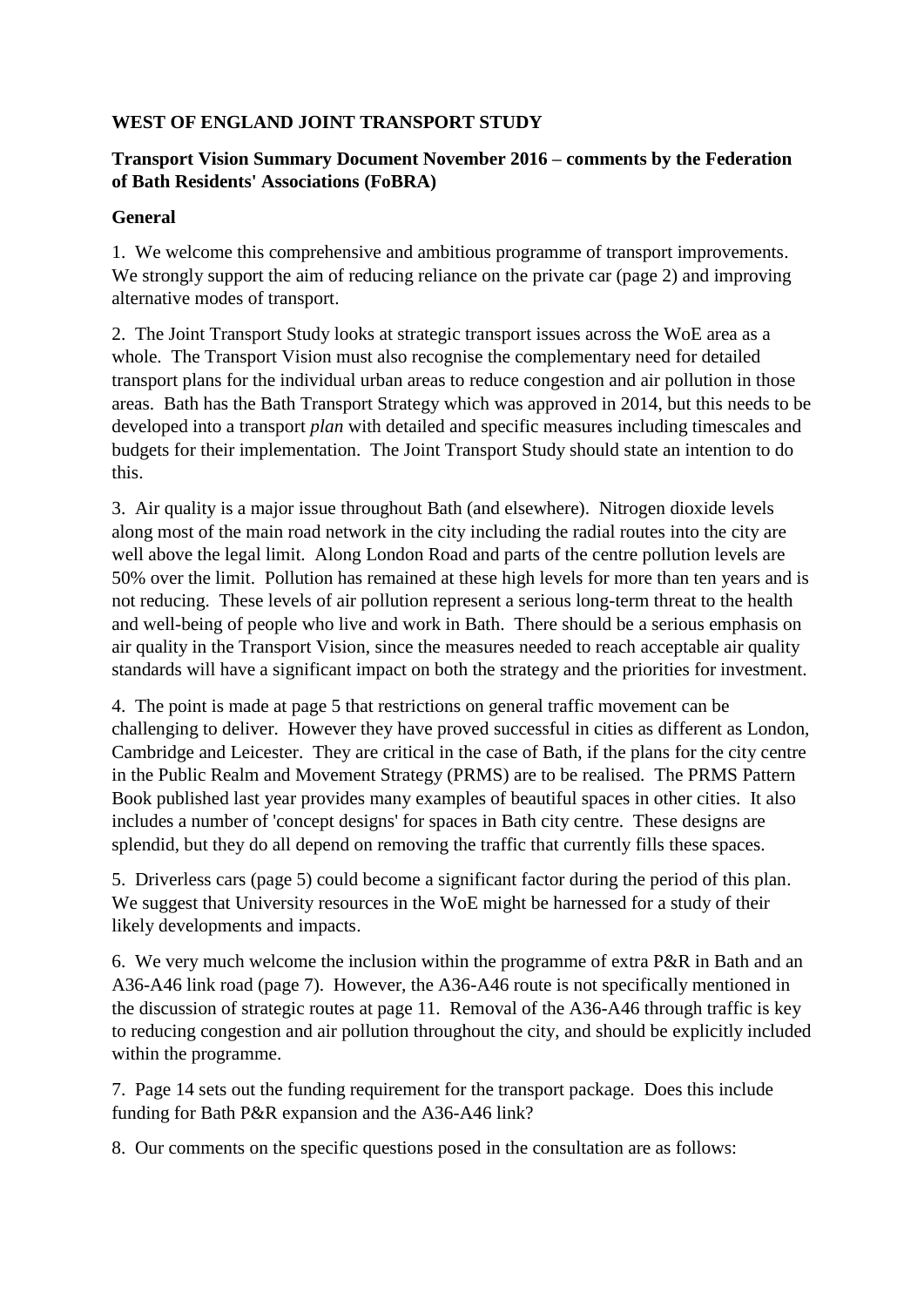Q1. **Is the level of ambition for the Transport Vision about right?** Yes. The scale of the already existing transport and air pollution problems, which will only worsen with the anticipated development in the area, calls for an ambitious programme to reduce reliance on the private car and improve the alternatives including public transport. The Vision however lacks an emphasis on partnership with neighbouring authorities: west Wiltshire looks to Bath for many services, and there is (see below) a need to improve road access between Bath and the M5 southbound: the Vision should aim at a step change in WoE collaboration with Somerset and Wiltshire.

Q2. **Do you think we are proposing the right mix of public transport investment (bus, rapid transit, park and ride and train)?** On the whole, yes. However, providing better alternatives to the private car is a necessary but not sufficient condition for reducing the use of cars in Bath and other urban centres. Travel demand management, including traffic management measures, more residents' parking, workplace parking levies, congestion charging, or a reduction in parking levels is essential to discourage private cars and goods vehicles from entering the city. These should be included in the local transport plans, and the Transport Vision should include reference to demand management measures.

Q3. **To what extent do you agree with the principle of diverting non-local traffic, including onto new roads, to accommodate public transport and cycling schemes?**  Strongly agree. Non-local (through) traffic should be removed from residential streets and urban centres wherever possible. We want to see through traffic removed from the centre of Bath, and longer distance through traffic removed from the city as a whole (eg the A36-A46 link).

Q4. **To what extent do you agree with the concept of a light rail (tram) solution on some rapid transit corridors?** Agree, subject to proper consideration of environmental and other impacts. However, the transfer of movement from private motor vehicles to an LRT is likely to lead to substantial environmental improvements overall. We particularly welcome the potential for rail connections from Bath to Bristol Airport either by heavy rail or LRT, but there should be through services to Bath via Bristol, and not to Bristol alone.

# Q5. **To what extent do you agree with using financial incentives and financial demand management at a local level to raise funds to help pay for the transport vision?**

Charging for visitor parking, congestion charging and workplace parking levies should all be considered to manage demand and raise funds. Congestion charging potentially offers an efficient, powerful and fair way to tackle congestion: charges should be modulated to favour local taxpayers over tourists, and in particular to discourage through routeing by HGVs. Congestion charging (and a clean air zone) in the city centre should be considered as part of an overall traffic management plan to ensure that HGV and PSV traffic is not simply displaced onto nearby residential roads.

Q6. **What kind of schemes would be most appropriate to deliver an upgrade to sustainable travel between the East Fringe and Bristol city centre?** A new motorway link from the M4 to Emerson's Green (J18A) could relieve pressure on the very busy Junction 18 access to Bath, as well as helping local access. The stretch of motorway between a potential M4 J18A and J20 is already often at capacity, and in research terms the jury is still out on the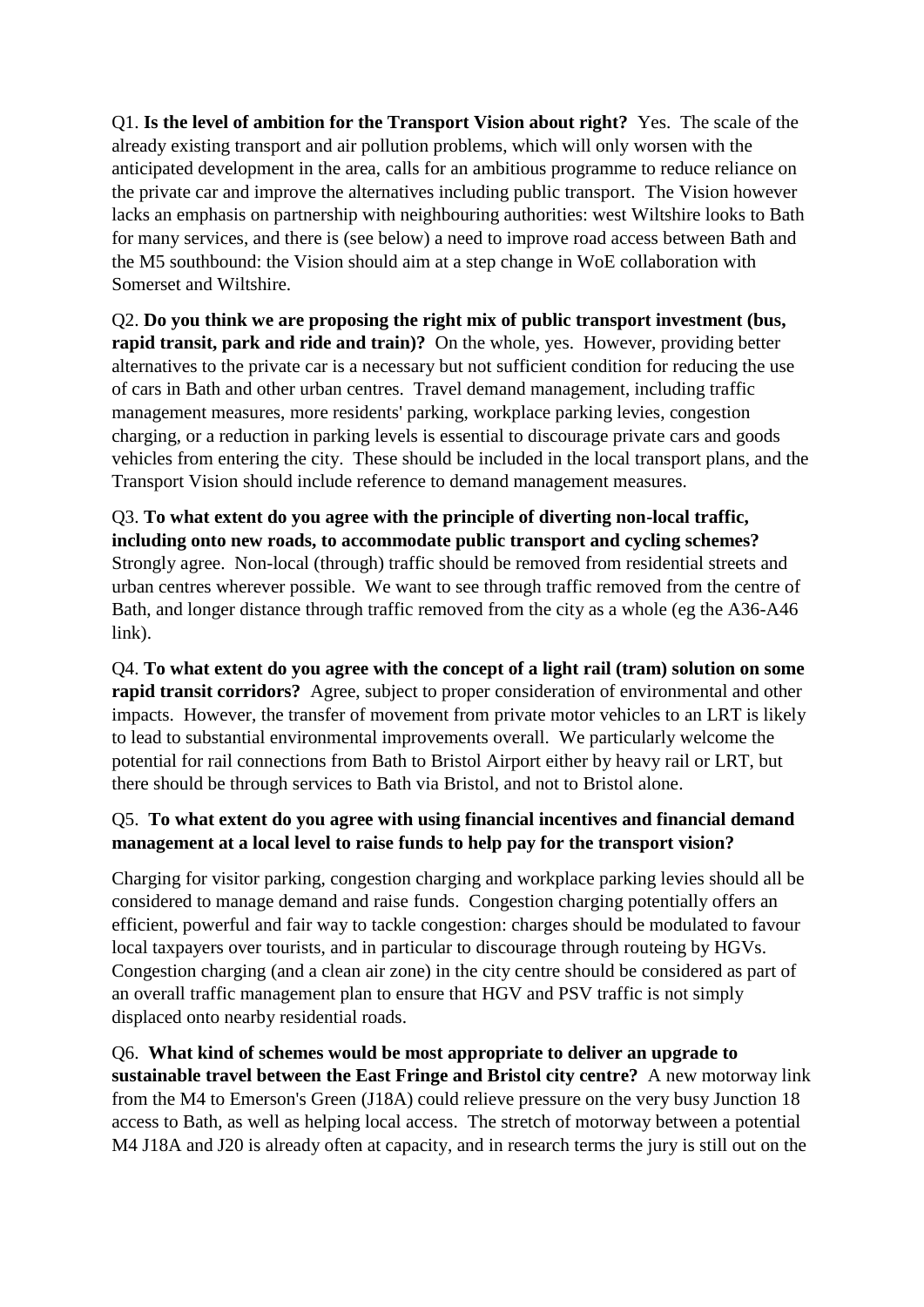variable speed limits now instituted: other solutions should be examined here such as additional lanes or a parallel toll road.

- Q7. **Do you agree with the following elements of the package?**
- **• Marketing and education to change travel behaviour.** Yes
- **• Area packages of improvements for pedestrians, cyclists and buses.** Yes. More attention should be paid to off-road urban footpaths, both in new developments and where 19<sup>th</sup> Century paths need to be protected.
- **• Strategic Cycle Routes - new or upgraded routes.** Yes
- **• Park & Ride new or expanded sites.** Yes. Bath needs a Park & Ride to the east of the city, and possibly one on the A36 to intercept traffic from the south-east. City centre car parking capacity should be reduced in parallel with increasing Park & Ride on the periphery. Opening hours of Park and Ride facilities need to be kept under constant review. P&Rs should operate later into the evening and have secure overnight parking, so they can be used by evening and overnight visitors.
- **• Bus network improvements**. Yes. However, only if the WoE authorities take regulatory control over regional bus services (including particularly those in Bath and Bristol) can we hope to achieve coherent network design, with routes, frequencies and speeds that make buses competitive with cars and appealing to passengers. We hope that the recently agreed devolution deal will pave the way for this.
- **• Expansion of the MetroBus network.** Agree
- **• Light Rail routes.** Yes
- **• Rail improvements – improvements to existing services and facilities.** Yes
- **• New railway stations.** Yes. New stations at Corsham and Saltford could encourage people to use rail instead of cars for access to Bath.
- **• Road improvements, including junction improvements & addressing bottlenecks.**  Yes. A36 Lower Bristol Road is the designated east-west through route for Bath and requires improvement, particularly if through traffic in Bath city centre is restricted as we would wish. This is especially important with the development of the Bath Riverside/ Enterprise Area, which currently is proceeding without a related transport plan. A master plan for the A36/Lower Bristol Road is urgently required. Travel between Bath and the M5 southbound is laborious by any route at present, and consideration should be given in collaboration with Somerset to a route improvement plan.
- **• New road connections.** Yes. The most critical for Bath is to provide an alternative route for the traffic, much of it HGVs, which currently uses the A36-A46 route through the city. The traffic congestion and associated air pollution needs to be removed from this route, but this is also vital for reducing traffic in the city as a whole, as the A36-A46 congestion impacts movement throughout Bath.